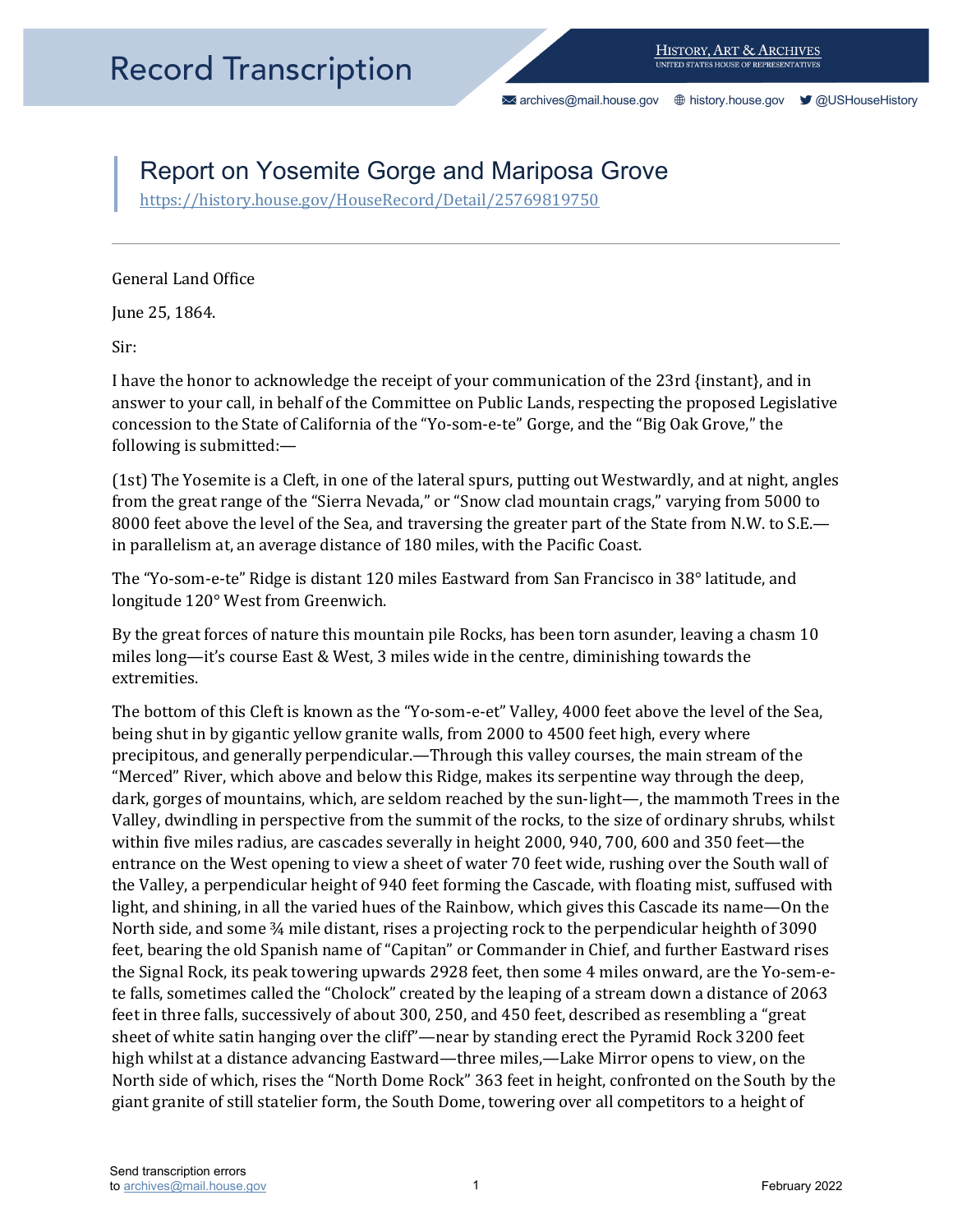unsurpassed as it is in stately sublimity and grandeur. 4481 feet. The myriads of dells, nooks, caverns, rocky-cliffs, forms of Pyramids, coves, spires, domes, Cathedrals, and castles, give an air of romance to these wild Alpine contortions every where

 The "Big Oak Grove," is the next great natural curiosity of the Pacific slope—being situated 20 miles from Yosemete Valley, 30 miles S. East of Mariposa and about 4500 high on the western slope of the Sierra Nevada.— It contains 427 Trees from 275 to 400 in height, and from 20 to 40 feet in diameter—the grove covering a tract half a mile wide, by ¾ of a mile in length—

 and limbs will allow, and rising in perfect perpendicularity some 3 or 400 feet, reunite in one to existing theory, in that respect, of from two to three thousand years.— This mammoth Tree, being a cone-bearing evergreen, is of the Redwood genus, and known as the *Sequoia gigantea* having bark on the largest of them, of 18 inches thickness, with the peculiarity of bearing two different kinds of leaves.— The trees grown as near together as their gigantic trunks, mingled mass of foliage, swung to & fro by the rushing wind, like the rolling of Ocean waves when agitated by the tempest—the largest of this species when hewn down, indicating an age, according

The proposition is now presented of a concession of these great natural objects the "Yo-sem-e-te" and "Big Oak Grove" to the State of California as places of public resort for health and recreation. The effect of climate upon National Character engaged the attention of that eminent man the Baron de Montesqieu in his Spirit of Laws, and subsequently of the philosophic Volney in his work on Egypt and Syria, dividing, at one time the public opinion of Europe upon the different theories of those distinguished writers, yet generally resulting in the admission of its decided influence.

 Equally positive in its effects on communities, are such stupendous objects, and wonderful natural peculiarities, multiplied instances of which, and their effects, are to be found in the Hellenic and Latin Peninsulas.—

The premises in question, should never be dealt by the United States as disposable to persons nor ever suffered to pass into individual proprietorship— The should each be kept in their entirety, and as it is not the policy of the National government to take them in charge for special & beneficial purposes, such being the province more specially of a State, they should go, by free gift in perpetuity and inalienability to California, to be forever dedicated to the use of the public.—

In this age or utilitarianism, even though unhappily for us, agitated by domestic convulsion, the policy of Congress has been progressive in its liberality for noble ends, in distributing the public domain by donations for educational purposes facilitating intercommunication by rail ways, canals, in fact reaching & aiding all the leading, material, wants of rising communities—not the least within the range of Congressional Constitutional prerogative, is the object proposes by the Bill, an object indicating the wisdom of the distinguished statesmen who have thus far given it their countenance, and which, in the judgment of this Office, should receive the sanction of the popular Branch of Congress, as it has already received the favorable consideration of the Senate of the United States.

With great respect

Your {obedient} {servant}

James Edmunds